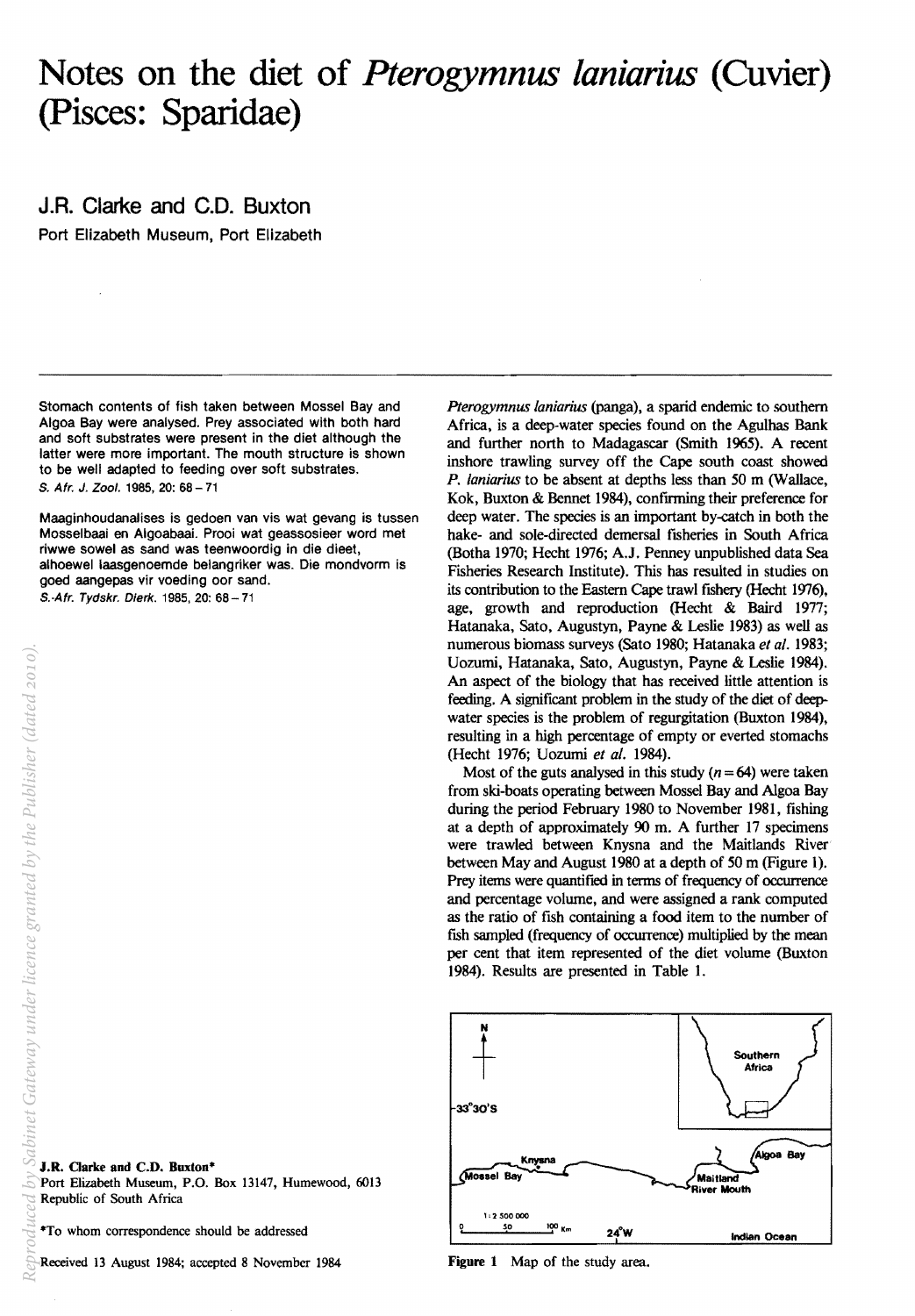**Table 1** Stomach and hindgut content analysis of Pterogymnus laniarius

|                         |                          |                          | Stomach $(n=51)$                |                   | Hindgut $(n=55)$         |                          |                                    |             |
|-------------------------|--------------------------|--------------------------|---------------------------------|-------------------|--------------------------|--------------------------|------------------------------------|-------------|
| Prey                    | $\eta_{0n}$              | freq.<br>occ.            | mean<br>% vol rank <sup>a</sup> |                   | $\eta_{0R}$              | freq.<br>occ.            | mean<br>$\%$ vol rank <sup>a</sup> |             |
| <b>Brachyura</b>        | 20,2                     | 58,8                     | 41,0                            | 24,1              | 42,2                     | 60,4                     | 37,9                               | 22,9        |
| Goneplax angulata       | 9,8                      | 17,7                     | 15,0                            | 2,6               | 17,5                     | 23,6                     | 14,5                               | 3,4         |
| Brachyuran remains      | 4,3                      | 19,6                     | 10,7                            | 2,1               | 13,4                     | 29,1                     | 9,2                                | 2,7         |
| Mursia cristimanus      | 4,3                      | 15,7                     | 8,0                             | 1,3               | 2,1                      | 10,9                     | 2,7                                | 0,3         |
| Atelecyclus sp.         | 0,5                      | 3,9                      | 2,9                             | 0,1               | $\overline{\phantom{0}}$ | $\overline{\phantom{a}}$ | -                                  |             |
| Dromiidae               | 0,8                      | 3,9                      | 2,2                             | 0,1               | 0,9                      | 1,8                      | 0,8                                | Т           |
| Megalopas               | 1,0                      | 3,9                      | 1,9                             | 0,1               | 4,5                      | 5,5                      | 2,8                                | 0,2         |
| Oxyrhyncha              | 0,3                      | 2,0                      | 0,3                             | T <sub>p</sub>    | -                        | -                        |                                    |             |
| Macropodia falcifera    | 0,3                      | 2,0                      | 0,2                             | T                 | 1,2                      | 7,3                      | 1,0                                | 0,1         |
| Pseudodromia sp.        |                          | -                        |                                 | --                | 0,9                      | 3,6                      | 1,4                                | 0,1         |
| Dehaanius dentatus      | -                        | -                        |                                 | w.                | 0,9                      | 5,5                      | 0,8                                | T           |
| Eurynome aspera         | -                        |                          | --                              | -                 | 0,3                      | 1,8                      | 0,9                                | T           |
| Inachus guentheri       | $\overline{\phantom{0}}$ | -                        | -                               | -                 | 0,3                      | 1,8                      | 0,9                                | T           |
|                         |                          |                          |                                 |                   |                          | 1,8                      | 0,2                                | $\mathbf T$ |
| Achaeopsis spinulosus   |                          |                          |                                 | -                 | 0,3                      |                          |                                    |             |
| Anomura                 | 5,6                      | 15,7                     | 1,9                             | 0,3               | 13,0                     | 30,9                     | 12,6                               | 3,9         |
| Anomuran remains        | 4,5                      | 13,7                     | 1,7                             | 0,2               | 7,1                      | 23,6                     | 6,2                                | 1,5         |
| Paguridae               | 0,3                      | 2,0                      | 0,2                             | T                 | 4,5                      | 10,9                     | 5,0                                | 0,6         |
| Galathea sp.            | -                        | -                        | ÷,                              | $\qquad \qquad -$ | 0,6                      | 3,6                      | 0,7                                | T           |
| Galathea dispersa       | -                        | -                        | -                               | ÷,                | 0,9                      | 3,6                      | 0,7                                | T           |
|                         |                          |                          |                                 |                   |                          |                          |                                    |             |
| Macrura                 | 1,0                      | 7,8                      | 0,6                             | т                 | 0,6                      | 3,6                      | 2,4                                | 0,1         |
| Macruran remains        | 0,8                      | 5,9                      | 0,3                             | T                 | 0,6                      | 3,6                      | 2,4                                | 0,1         |
| Scyllarides elisabethae | 0,3                      | 2,0                      | 0,3                             | T                 | $\overline{\phantom{0}}$ | -                        |                                    | -           |
| Tanaidacea              | 6,5                      | 7,8                      | 0,6                             | T                 | 0,6                      | 1,8                      | 0,6                                | T           |
| Apseudes ?grossimanus   | 5,3                      | 3,9                      | 0,5                             | T                 |                          | ⊷                        |                                    | m.          |
| Tanaidacean remains     | 1,3                      | 3,9                      | 0,1                             | T                 | 0,6                      | 1,8                      | 0,6                                | T           |
|                         |                          |                          |                                 |                   |                          |                          |                                    |             |
| Isopoda                 | 1,8                      | 5,9                      | 0,2                             | T                 | 1,8                      | 10,9                     | 1,4                                | 0,2         |
| Isopod remains          | 1,8                      | 5,9                      | 0,2                             | $\mathbf T$       | 1,5                      | 9,1                      | 1,3                                | 0,1         |
| Cymodocella sp.         | $\overline{\phantom{a}}$ | ÷,                       | -                               | -                 | 0,3                      | 1,8                      | 0,6                                | T           |
| Amphipoda               | 1,8                      | 5,9                      | 0,1                             | т                 |                          |                          |                                    |             |
| Mysidacea               | 0,3                      | 2,0                      | 0,2                             | T                 |                          |                          |                                    |             |
| Pelecipoda              | 6,3                      | 39,2                     | 20,0                            | 7,8               | 19,6                     | 58,2                     | 34,6                               | 20,2        |
| Macoma sp.              | 4,0                      | 29,4                     | 16,1                            | 4,7               | 16,6                     | 47,3                     | 30,9                               | 14,6        |
| Pelecypod remains       | 1,5                      | 11,8                     | 2,9                             | 0,4               | 0,6                      | 3,6                      | 0,4                                | T           |
| Nucula sp.              | 0,8                      | 2,0                      | 1,0                             | T                 | -                        | -                        |                                    |             |
| Nucula nucleus          | -                        | ----                     | -                               | $\overline{a}$    | 0,3                      | 1,8                      | 1,3                                | T           |
| Solemya sp.             | ÷,                       | —                        | $\qquad \qquad -$               | —                 | 0,3                      | 1,8                      | 1,1                                | T           |
| Nuculana sp.            | ÷                        | $\overline{\phantom{0}}$ | $\overline{\phantom{a}}$        |                   | 0,3                      | 1,8                      | 0,9                                | T           |
| Chlamys tincta          |                          |                          |                                 |                   | 1,5                      | 3,6                      | 0,1                                | T           |
|                         |                          |                          |                                 |                   |                          |                          |                                    |             |
| Gastropoda              | 5,3                      | 11,8                     | 0,6                             | 0,1               | 3,3                      | 14,6                     | 2,5                                | 0,4         |
| Gastropod remains       | 1,5                      | 5,9                      | 0,3                             | T                 | 0,3                      | 1,8                      | T                                  | $\mathbf T$ |
| Shell fragments         | 3,0                      | 3,9                      | 0,1                             | T                 | 2,1                      | 9,1                      | 2,4                                | 0,2         |
| Operculae               | 0,3                      | 2,0                      | 0,1                             | T                 | 0,3                      | 1,8                      | 0,1                                | T           |
| Nassarius sp.           | 0,3                      | 2,0                      | 0,1                             | T                 | 0,3                      | 1,8                      | $\mathbf{T}$                       | $\mathbf T$ |
| Diodora parviforata     | 0,3                      | 2,0                      | T                               | T                 | $\overline{\phantom{a}}$ | —                        | -                                  | -           |
| Terebra sp.             |                          | -                        | —                               | $\qquad \qquad -$ | 0,3                      | 1,8                      | T                                  | $\mathbf T$ |
| Cephalopoda             |                          |                          |                                 |                   |                          |                          |                                    |             |
| Octopus sp.             | 0,3                      | 2,0                      | 2,0                             | T                 |                          |                          |                                    |             |
| Amphineura              | 0,5                      | 3,9                      | 0,1                             | $\mathbf T$       |                          |                          |                                    |             |
| Ophiuroidea             | 37,1                     | 27,5                     | 9,2                             | 2,5               | 7,4                      | 14,6                     | 2,7                                | 0,4         |
| Ophiuriod remains       | 8,8                      | 19,6                     | 4,9                             | 1,0               | 3,0                      | 10,9                     | 0,9                                | 0,1         |
| Dictenophiura anoidea   | 25,8                     | 5,9                      | 2,4                             | 0,1               | 1,8                      | 1,8                      | 0,1                                | T           |
| Ophiothrix fragilis     |                          |                          |                                 | T                 |                          |                          |                                    | $\mathbf T$ |
|                         | 2,5                      | 2,0                      | 1,9                             |                   | 2,7                      | 1,8                      | 1,7                                |             |
| Pisces                  | 1,8                      | 13,7                     | 8,6                             | 1,2               | 0,3                      | 1,8                      | 0,4                                | T           |
| Pisces remains          | 1,0                      | 7,8                      | 4,8                             | 0,4               |                          |                          |                                    |             |
|                         |                          |                          |                                 |                   |                          |                          |                                    |             |

 $\sim$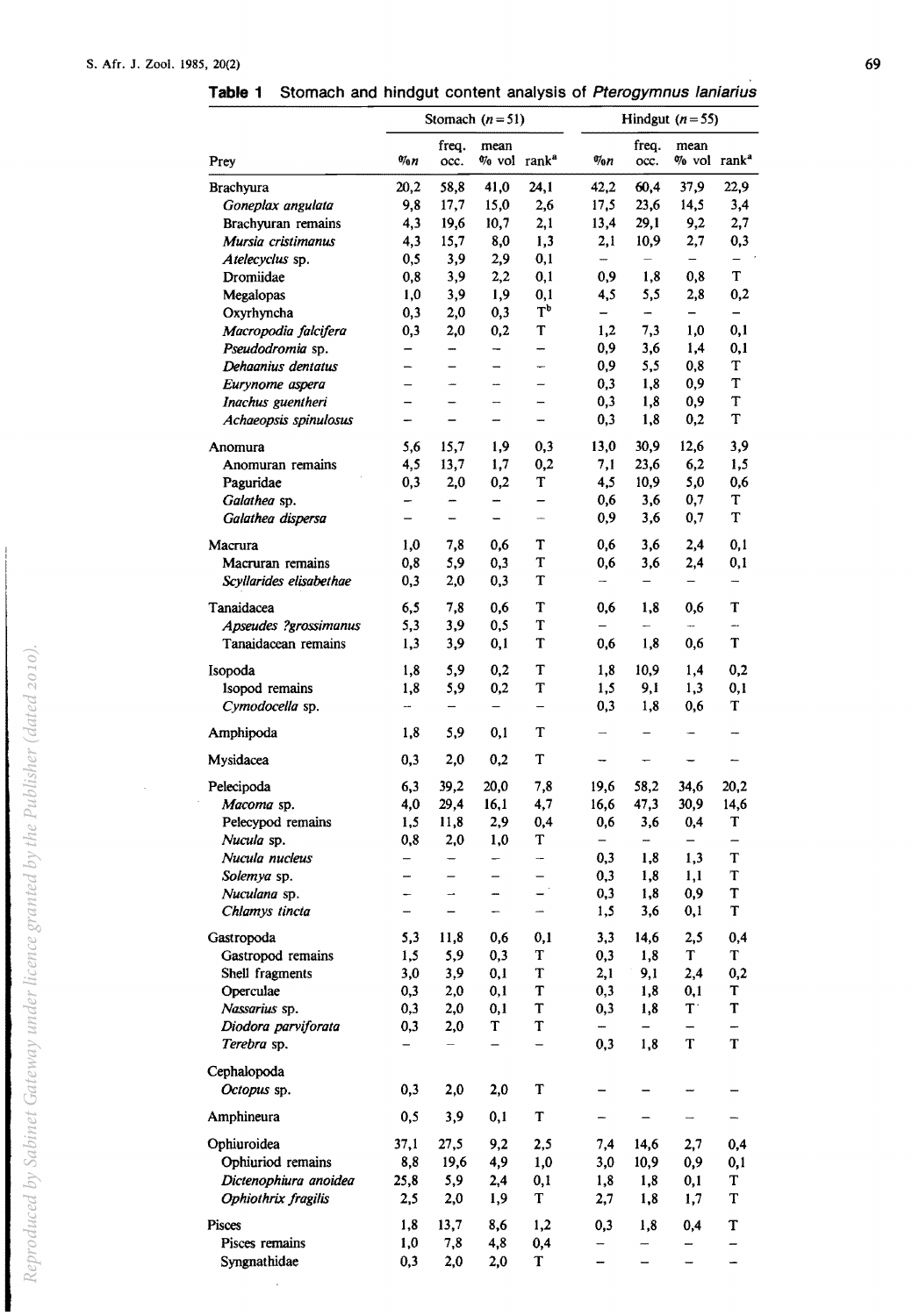## **Table 1** Continued

|                                       |             |               | Stomach $(n=51)$                   |     | Hindgut $(n = 55)$ |               |                                    |          |  |
|---------------------------------------|-------------|---------------|------------------------------------|-----|--------------------|---------------|------------------------------------|----------|--|
| Prev                                  | $\eta_{0n}$ | frea.<br>occ. | mean<br>$\%$ vol rank <sup>a</sup> |     | $\eta_{0}n$        | freq.<br>occ. | mean<br>$\%$ vol rank <sup>a</sup> |          |  |
| Sardinops ocellata                    | 0,3         | 2,0           | 1,4                                | T   |                    |               |                                    |          |  |
| Engraulis capensis                    | 0,3         | 2,0           | 0,5                                | T   | 0,3                | 1,8           | 0,4                                | T        |  |
| Annelida                              | 7,0         | 17,7          | 6,5                                | 1,2 | 6,5                | 18,2          | 2,4                                | 0,4      |  |
| Annelid remains                       | 2,8         | 7,8           | 1,7                                | 0,1 | 1,8                | 1,8           | 0,3                                | T        |  |
| Polychaeta                            | 2,3         | 9,8           | 4,4                                | 0,4 | 4,8                | 16,4          | 2,2                                | 0,4      |  |
| Flabelligeridae                       | 2,0         | 2,0           | 0,4                                | T   |                    |               |                                    |          |  |
| Sipunculida                           | 0,8         | 5,9           | 0,7                                | T   | 0,3                | 1,8           | 0,1                                | T        |  |
| Sipunculid remains                    | 0,3         | 2,0           | 0,6                                | T   | 0,3                | 1,8           | 0,1                                | T        |  |
| Phascolosoma                          | 0,5         | 3,9           | 0,1                                | T   |                    |               |                                    |          |  |
| <b>Bryozoa</b>                        | 0,5         | 3,9           | 0,3                                | T   | 0,9                | 5,5           | 0,1                                | T        |  |
| Pycnogonida<br>Pallenopsis intermedia |             |               |                                    |     | 0,3                | 1,8           | T                                  | T        |  |
| Amorphous                             | 2,3         | 17,7          | 4,6                                | 0,8 | 2,7                | 16,4          | 5,0                                | $_{0,8}$ |  |
| Unidentified                          | 1,3         | 9,8           | 3,1                                | 0,3 | 0,6                | 3,6           | 0,1                                | T        |  |

<sup>a</sup>Rank is the frequency of occurrence multiplied by mean percentage volume.

 ${}^{b}T$  = Trace amounts ranked < 0,1.

A comparison of the stomachs and hindguts showed no difference in the major components of the diet and only minor differences in the relative importance of individual prey items. Of the 39 different prey items recorded the two main groups were Brachyura and Pelecypoda. While some of the prey species recorded such as *Ophiothrix fragilis, Dehaanius dentatus, Octopus* sp. and *Chlamys tincta* are associated with reefs, it is clear that the most important prey are found on soft substrates. These include *Macoma* sp., *Goneplax angulata; Mursia cristimanus* and *Dictenophiura anoidea.* In a study of the diet of *P. laniarius* taken by trawlers in the Eastern Cape, Hecht (1976) also recorded a predominance of prey species associated with sandy substrates as well as a high proportion of sand. *Reproduced by Sabinet Gateway under licence granted by the Publisher (dated 2010).*

In spite of the relatively high diversity of prey species recorded only a few contribute significantly to the diet, including *Macoma* sp., *Goneplax angulata* and *Mursia cristimanus.* While it is difficult to infer selectivity for these prey



without a knowledge of their availability, the results suggest that *P. laniarius* are specialist feeders particularly with respect to burrowing bivalves. The mouth structure of *P. laniarius,*  illustrated in Figure 2, shows a number of adaptations for this purpose. The large, fleshy lips are protrusible and may be compared to those of the white steenbras, *Lithognathus lithognathus,* which feeds by sucking and blowing food items from burrows (Mehl 1973). The villose undersurfaces of the lips suggest a tactile or chemo-sensory function while the jaws have a double row of crushing molars and well-developed flared outer canines.

The results presented in Table 1 show that *P. laniarius,*  although able to feed on a wide variety of prey associated with both hard and soft substrates, are particularly well suited to feeding on the latter. This specialization probably contributes to their offshore preference and their widespread distribution on the Agulhas Bank.

This research was supported by a grant from the South African National Committee for Oceanographic Research.

## **References**

- BOTHA, L. 1970. South African trawlfish landings from 1955 to 1968 with special reference to the hake. S. *Afr. Ship. News Fish. Ind. Rev.* 25: 68-77.
- BUXTON, C.D. 1984. Feeding biology of the Roman *Chrysoblephus latieeps* (pisces: Sparidae). S. *Afr.* J. *Mar. Sci. 2:*  in press.
- HATANAKA, H., SATO, T., AUGUSTYN, J., PAYNE, A. & LESLIE, R. 1983. Report on the Japan/South Africa Joint Trawling Survey on *the* Agulhas Bank in November/ December 1980. Japan Marine Fishery Resource Research Center, Tokyo, Japan: 1-73.
- HECHT, T. 1976. The general biology of six major trawl fish species of the eastern Cape coast of South Africa, with notes on the demersal fishery,  $1967 - 1975$ . Ph.D. thesis, University of Port Elizabeth.
- HECHT, T. & BAIRD, D. 1977. Contributions to the biology of *the* panga, *Pterogymnus laniarius* (pisces : Sparidae): Age, growth and reproduction. *Zool. Afr.* 12: 363 - 372.

à,

luced by Sabinet Gateway under licence

Figure 1 Medio-lateral view of *the* mouth of an aduh *Pterogymnus laniarius.*